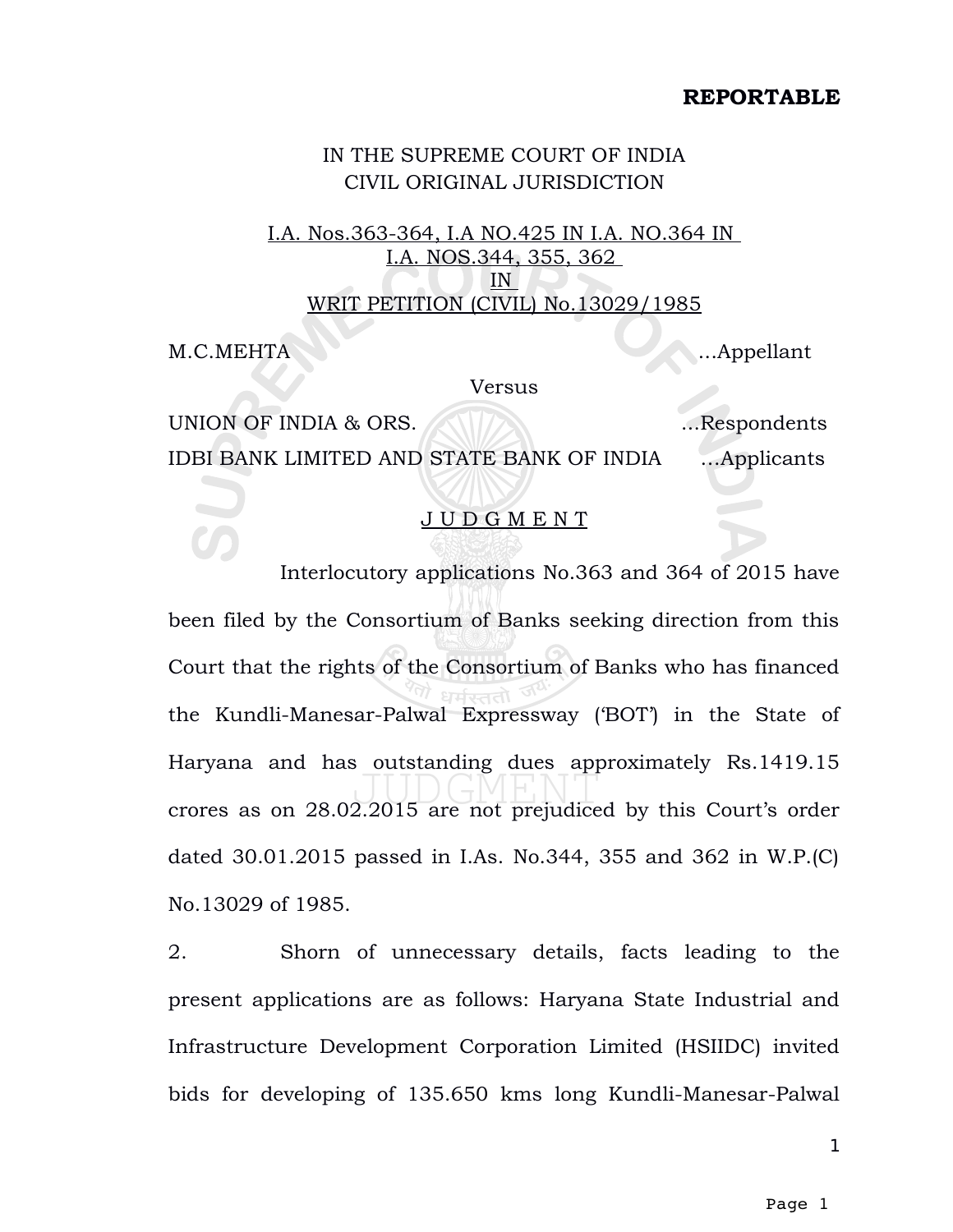Expressway in the State of Haryana. Following the bidding process, three companies viz., M/s. Madhucon Projects Limited, M/s. D.S. Construction Limited and M/s. Appolo Enterprises set up a Special Purpose Vehicle (SPV) named 'KMP Expressways Limited' ("concessionaire") and letter of acceptance was issued on 14.11.2005. The concessionaire and HSIIDC entered into a concession agreement dated 31.01.2006 and the same was for a period of twenty three years and nine months from the appointed date.

3. The concessionaire raised a loan from consortium of banks comprising of the banks namely IDBI Bank, State Bank of India, the applicants herein and other banks such as State Bank of Mysore, State Bank of Travancore, State Bank of Patiala, Canara Bank, Dena Bank, United Bank of India, UCO Bank, Vijaya Bank and India Infrastructure Finance Company Ltd. The original project cost of Rs.1915.00 crores was proposed to be financed by way of equity capital of Rs.766.00 crores and Rupee Term Loan of Rs.1149.00 crores. The lender banks have disbursed sums aggregating to Rs.1075.03 crores for the project. On 08.01.2007, a loan agreement was executed between the lender banks and concessionaire recognizing and strengthening the lenders' security interest over the concession agreement. In terms of loan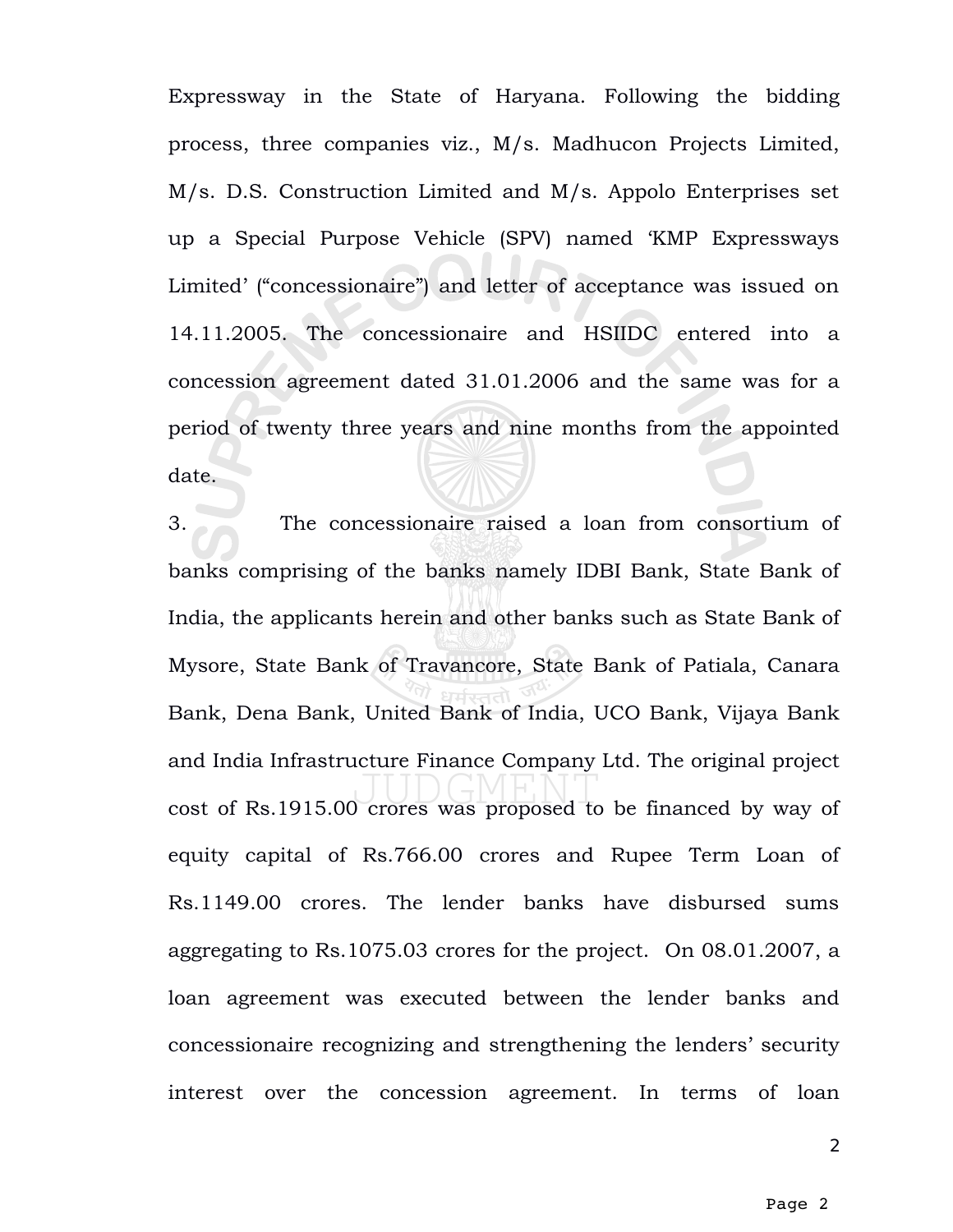agreement, concessionaire had *inter alia* agreed to create security interest over various documents like all project documents which include concession agreement and all other assets and properties of the existing concessionaire. The concessionaire executed the indenture of mortgage dated 09.01.2007 securing the interest of the lenders as per the requirement of the loan agreement. In order to further secure the interest of the lender banks, on the same date i.e. 08.01.2007, a tripartite agreement was also entered into between HSIIDC, the concessionaire and the IDBI Bank as lenders' agent.

4. Proposed Kundli-Manesar-Palwal Expressway135.650 kms long takes off from NH-1 near Kundli, crosses NH-10 in the west of Bahadurgarh, crosses NH-8 near Manesar and finally joins NH-2 near Palwal. As the project is being developed around the national capital, Delhi, by an order of this Court dated 18.08.2005 in IA No. 182-183 in W.P. (C) No. 13029/1985 titled as *'M.C. Mehta* v. *Union of India'* the same is being monitored by a special monitoring committee under the chairmanship of Secretary, Ministry of Road Transport and Highways with Chief Secretaries of Delhi, Haryana and U.P., Chairman, NHAI and Chairman, Environmental Pollution Control Authority (EPCA) as members. Also, the progress of the project was being reviewed by a High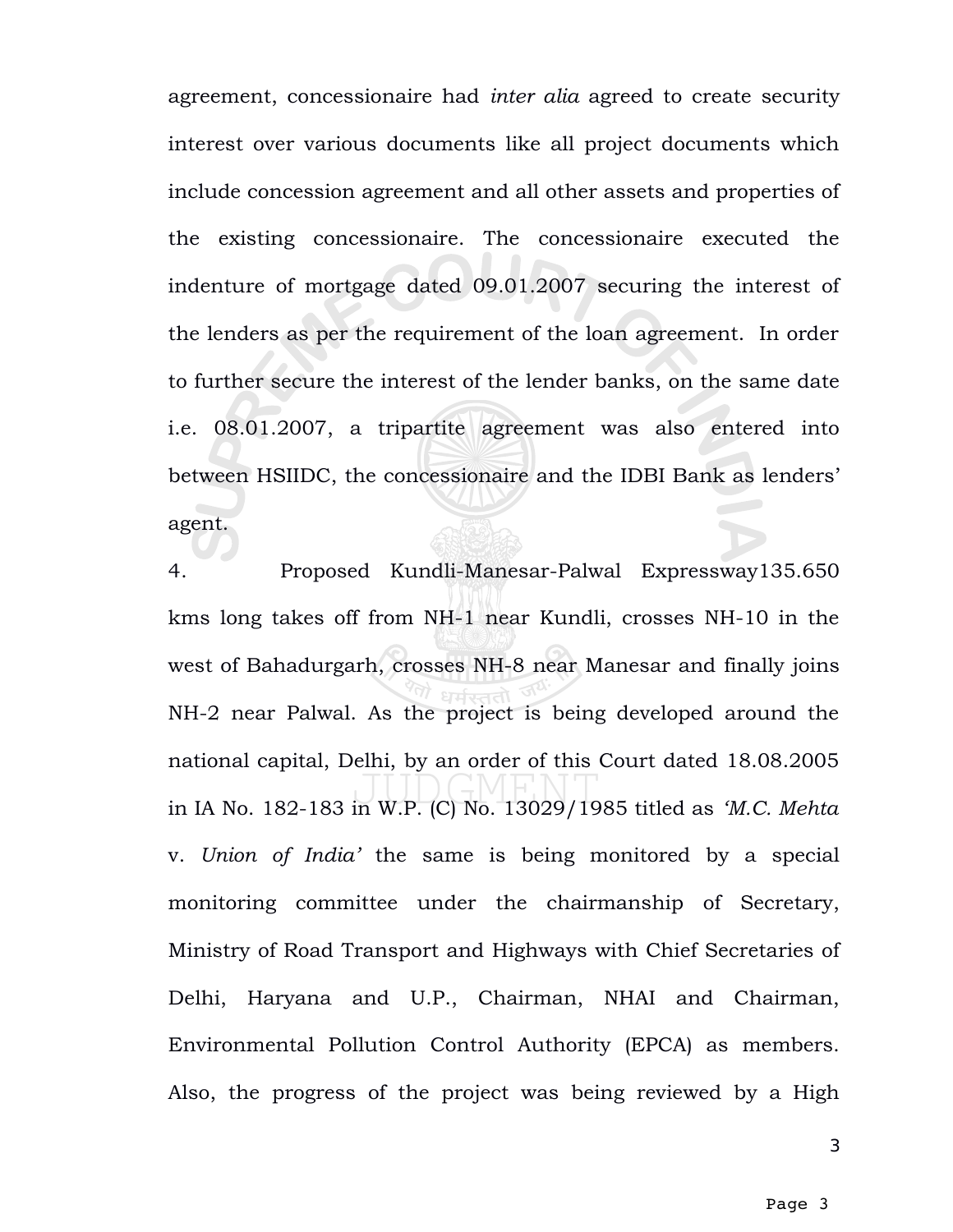Powered Committee established under the chairmanship of Chief Secretary, Haryana and others. There was delay in execution of the work and the concessionaire was unable to achieve the commercial operation of the project. Consequently, this Court appointed the Environmental Protection Control Authority Committee (EPCA) to expedite the project. Several meetings were held between EPCA, HSIIDC, the concessionaire and the lender banks, the details of which may not be relevant for the issue raised before us. Suffice to note that it was agreed that an amicable substitution of the existing concessionaire shall be made so as to expedite the project. It was further agreed that in terms of the contract, the concessionaire would be paid Rs.1300.00 crores as termination payment for utilization towards payment of the debts due. However, HSIIDC vide its letter dated 28.01.2015 addressed to EPCA informed that it had revoked the arrangement of making termination payment to the concessionaire and approval for payment of the same was withdrawn. At the same time, HSIIDC issued a notice dated 28.01.2015 to the then existing concessionaire conveying its intention to terminate the Concession agreement, subject to a cure period of one month for curing the defaults.

5. At this juncture, applications being I.As. No.344/2012 and 362/2014 were filed by the *amicus curie* and I.A.No.355/2014

4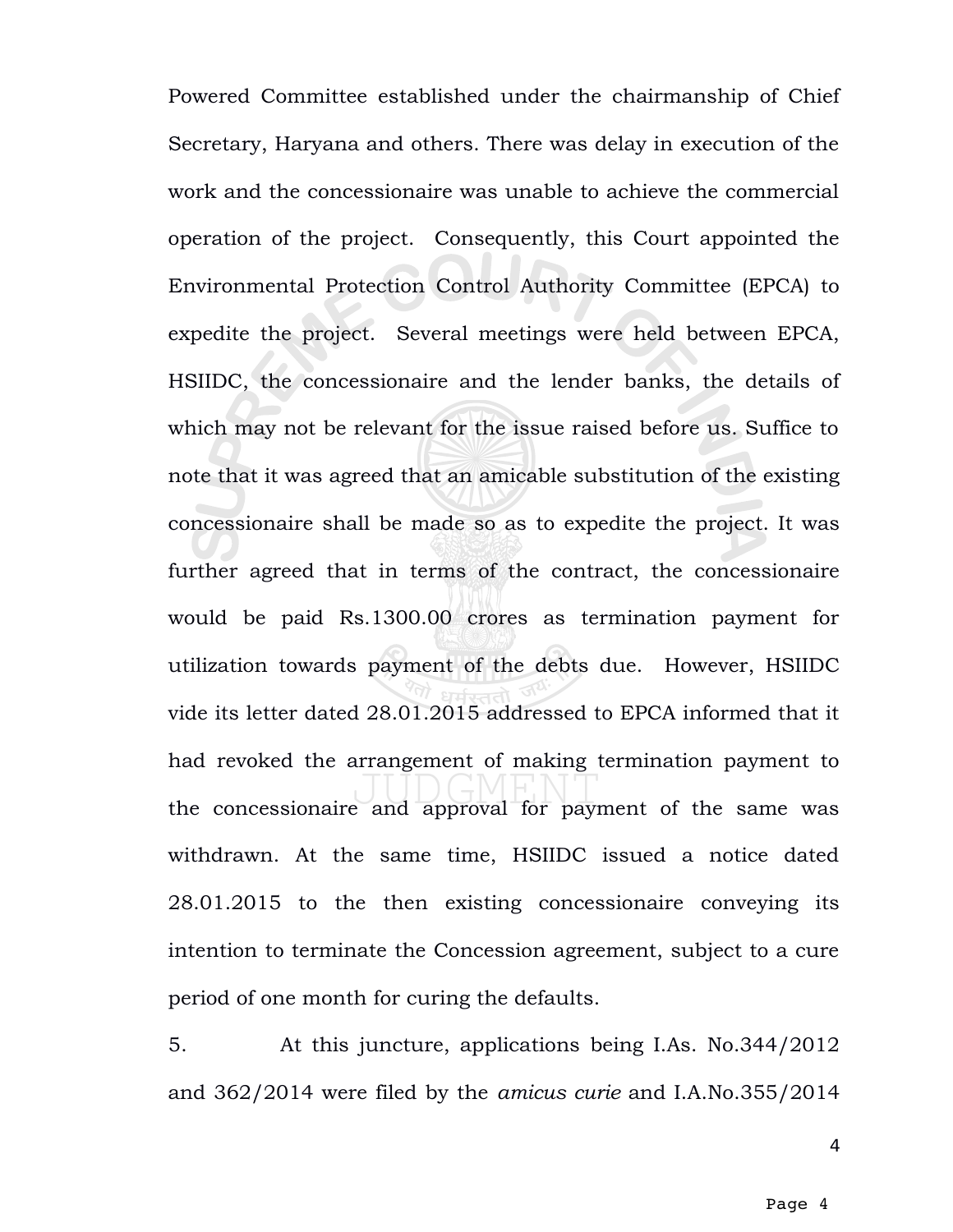filed by Government of NCT of Delhi in WP (C) No.13029/1985. This Court vide its order dated 30.01.2015, directed the State of Haryana to replace the existing concessionaire by following due procedure. The operative part of the order dated 30.01.2015 reads as under:-

*"In the meanwhile, the State of Haryana will ensure that appropriate steps would be taken to award the contract for the project to the new concessionaire within two months' time from today. The new concessionaire shall commence the work within a month's time thereafter."*

6. Later, vide a letter dated 13.02.2015, HSIIDC informed IDBI Bank that in view of the order of the Supreme Court dated 30.01.2015, the process of selecting a new concessionaire through its own efforts is under process and that if lender banks propose to bring a new concessionaire, the lenders would have to adhere to the time frame fixed by the Supreme Court. Vide its letter dated 16.02.2015, IDBI intimated HSIIDC that in order to facilitate compliance with the order of the Supreme Court, the senior lenders have agreed that the entity selected by HSIIDC shall be the '*selectee*' of the lenders for the purposes of the substitution agreement. However, lender banks asked HSIIDC to ensure that the new concessionaire takes over the debt due to the lenders. Applicant No.1-IDBI Bank vide letters dated 16.02.2015, 25.02.2015, 27.02.2015, 05.03.2015, 16.04.2015 and 02.05.2015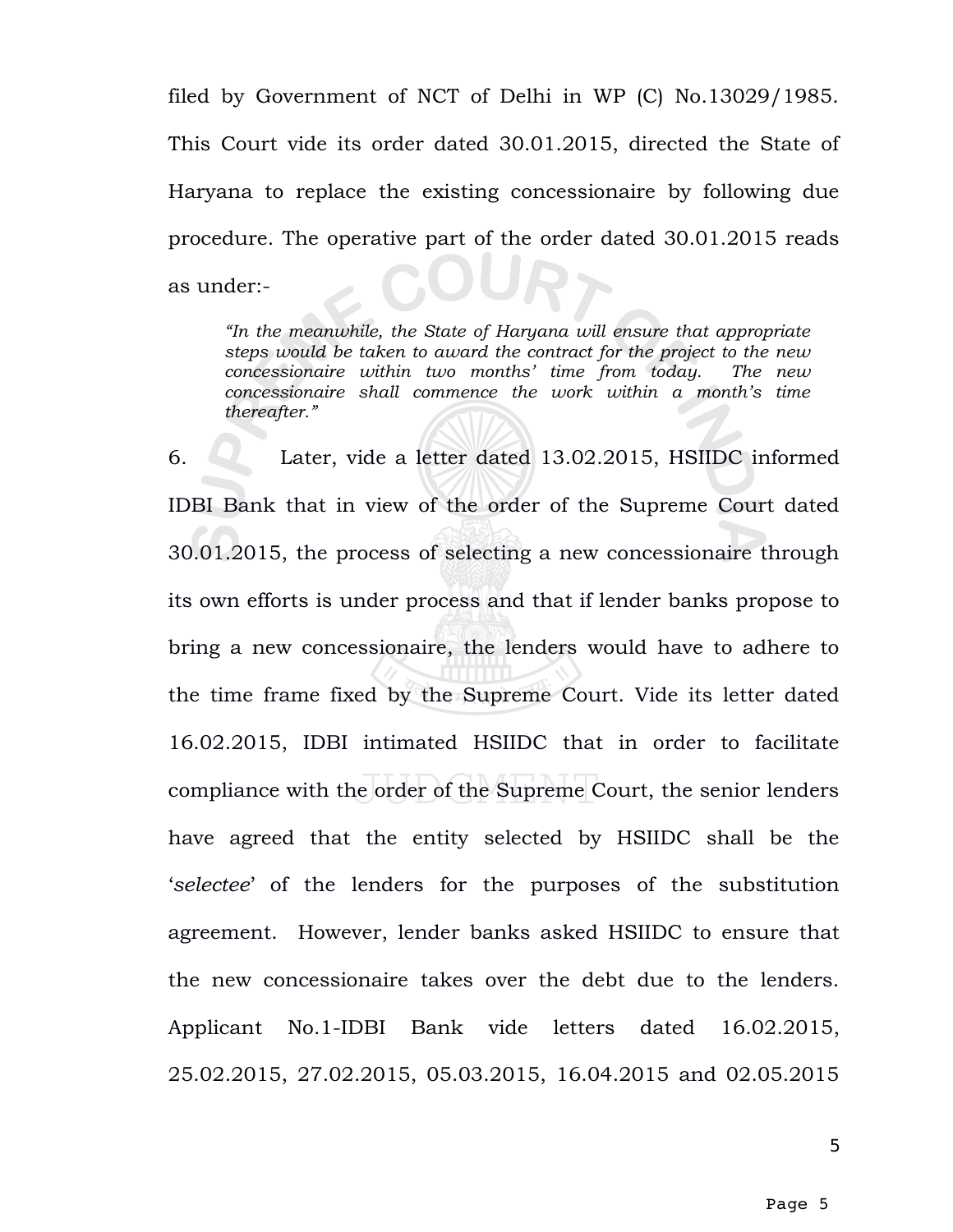repeatedly asked HSIIDC to comply with clause 3.5 (i) of the substitution agreement and to ensure that the new concessionaire takes over the senior lenders' debt dues.

7. Subsequently, HSIIDC issued tender dated 20.02.2015 and subsequent addendum dated 10.03.2015 and 13.03.2015 inviting bids '*for execution of development of access controlled Kundli-Manesar-Palwal Expressway Section (Manesar RD. 83.320 km to Palwal RD 135.650 kms) (Balance Work) on Item Rate Mode amounting to Rs.4,01,49,97,931.00*'. Bid submitted by M/s. KCC Buildcon Pvt. Ltd.-Dilip Buildcon Ltd. (JV) was accepted by HSIIDC on 28.03.2015 for execution and development of the project on 'Item Rate Mode' for the said stretch of the road project of 52.33 km (Manesar-Palwal) (Balance Work). Subsequently, in the first week of April, 2015, HSIIDC issued invitation for bids for development of access controlled six lane Kundli-Manesar Section (km 0.00 to km 83.320) valued at Rs.1774.00 crores on 'BOT' (annuity basis). After evaluation of the bids from the qualified bidders, HSIIDC accepted the bid of ESSEL on 'BOT' (annuity basis) and issued letter of acceptance on 31.07.2015 with a project cost of Rs.1863.00 crores. ESSEL incorporated M/s. Kundli-Manesar Expressways Limited as a limited liability company and the concession agreement was executed by HSIIDC with M/s. Kundli-Manesar Expressways

6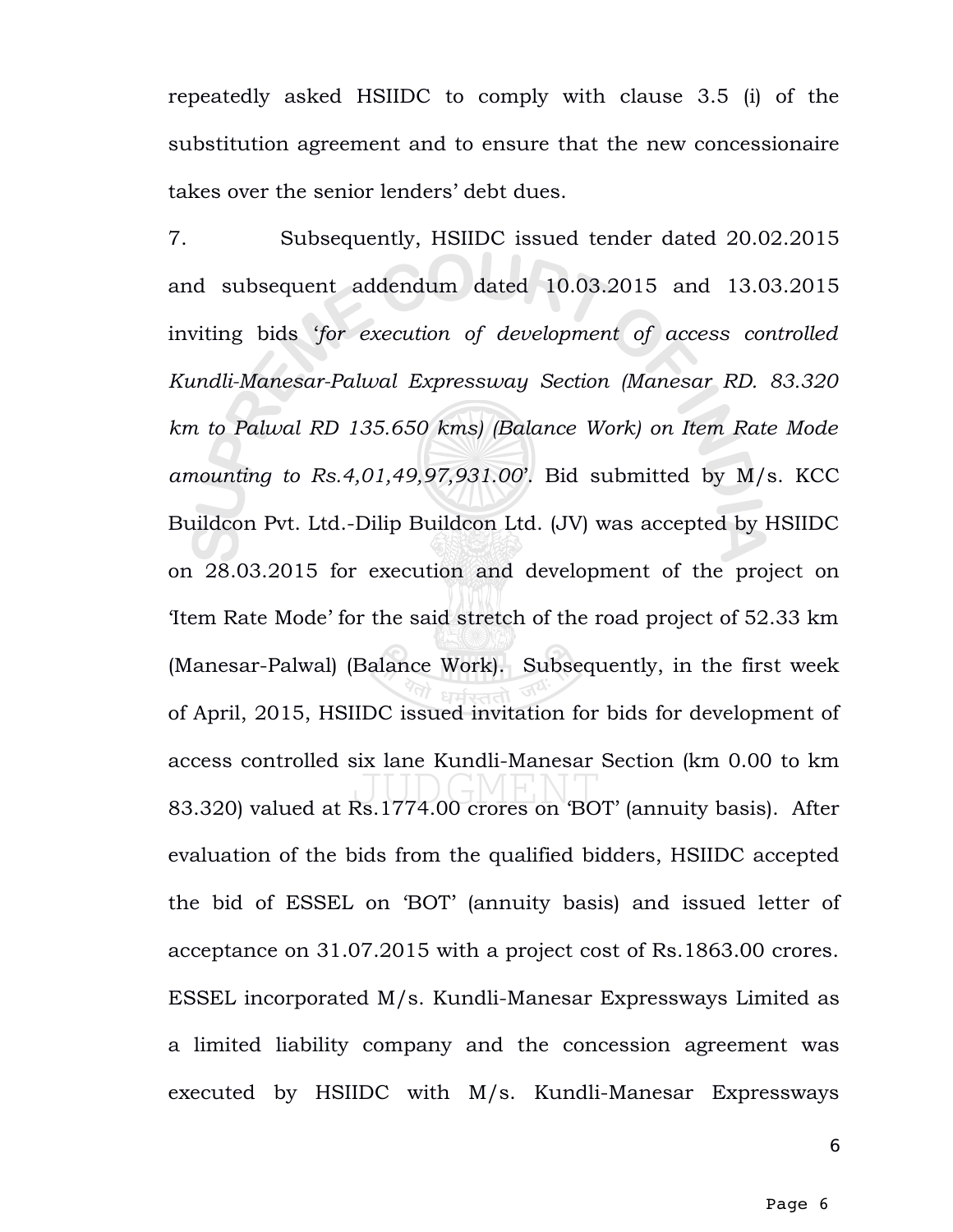Limited on 03.09.2015 for execution of work of development of access controlled six lane Kundli-Manesar Section km 0.00 to km 83.320 in the State of Haryana on 'BOT' (annuity basis). Be it noted, in the tender as well as the concession agreement with the ESSEL, there was neither mention of debts due to the lender banks nor any clause was incorporated to secure the loans of the lender banks.

8. In this factual background, the lender banks have come before us by these applications *inter alia* seeking various directions:

- (a) To direct HSIIDC to amend the concession agreement between HSIIDC and ESSEL so as to include a suitable condition to take over the notice and other amounts owed to the senior lenders;
- (b) To direct HSIIDC to take over the balance loan and other amounts owed to the lenders under the financing documents proportionate to the 52.33 kms of the project road which is constructed and completed by the new EPCA Director and subsequently taken over by the HSIIDC;
- (c) To direct HSIIDC to ensure that new concessionaire/ ESSEL who would substitute the existing concessionaire to assume all the existing liabilities and obligations of the existing concessionaire towards the senior lenders proportionate to 83.320 kms.;
- (d) To direct HSIIDC to enter into a supplementary agreement with the ESSEL so as to include a suitable condition to ensure that the rights of senior lenders under the substitution agreement are duly protected;
- (e) To direct and collect all tax levy from both the sections of the project road i.e. Kundli-Manesar Section (83.320 kms) awarded to ESSEL and Mensar-Palwal of 52.33 kms as taken over by HSIIDC are deposited into Escrow Account to be opened with applicant No.1 the lead bank

9. Grievance of the lender banks is that though the rights of the senior lenders were acknowledged by HSIIDC in its letter dated 13.02.2015, HSIIDC proceeded with the bid without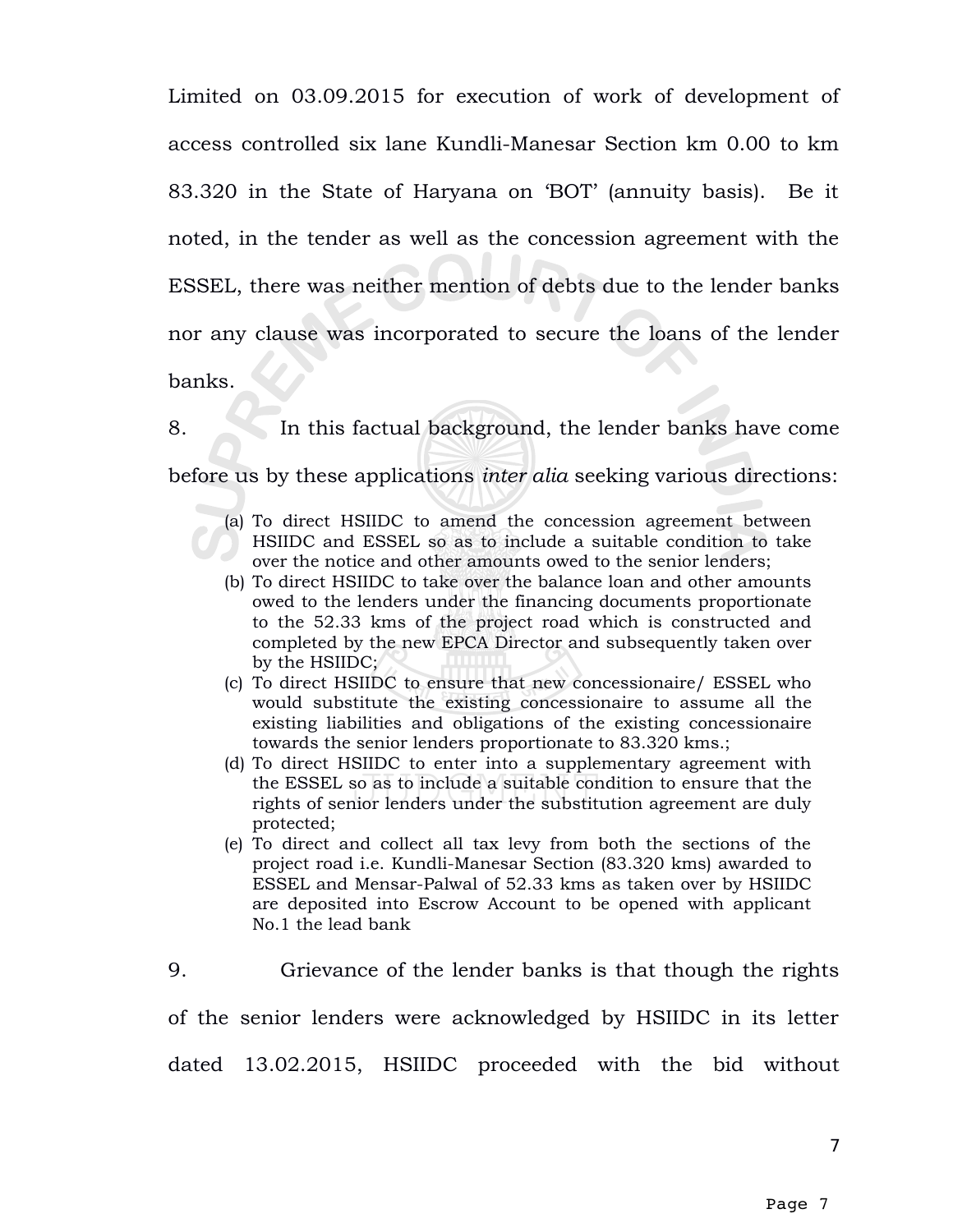disclosing to the new concessionaire that it will have to take upon debts due to the lender banks. On behalf of the appellants, the learned Attorney General, Mr. Mukul Rohtagi appearing along with Additional Solicitor General of India, Mr. Neeraj Kishan Kaul submitted that inspite of repeated letters by banks asking HSIIDC to act in terms of substitution agreement, HSIIDC has ignored the request of lenders and has gone ahead with the appointment of new concessionaire without acknowledging the rights of the lenders and thus HSIIDC failed to act in terms of the contract, in particular clause 3.5 (i) of the substitution agreement.

10. Contention of the lender banks is that in terms of clause 3.5 (i) of the substitution agreement while substituting the concessionaire by ESSEL, HSIIDC ought to have taken into account lenders' dues and ought to have incorporated necessary clause in the concession agreement obligating the *Selectee* to take over lender banks' dues. It is contended that HSIIDC is bound to execute a substitution agreement with the *Selectee* on the same terms and conditions as provided in the substitution agreement dated 08.01.2007 and that HSIIDC has committed breach of contract. Further grievance of the lender banks is that unilateral revocation of HSIIDC's commitment to make termination payment of Rs.1300.00 crores for utilization towards payment of dues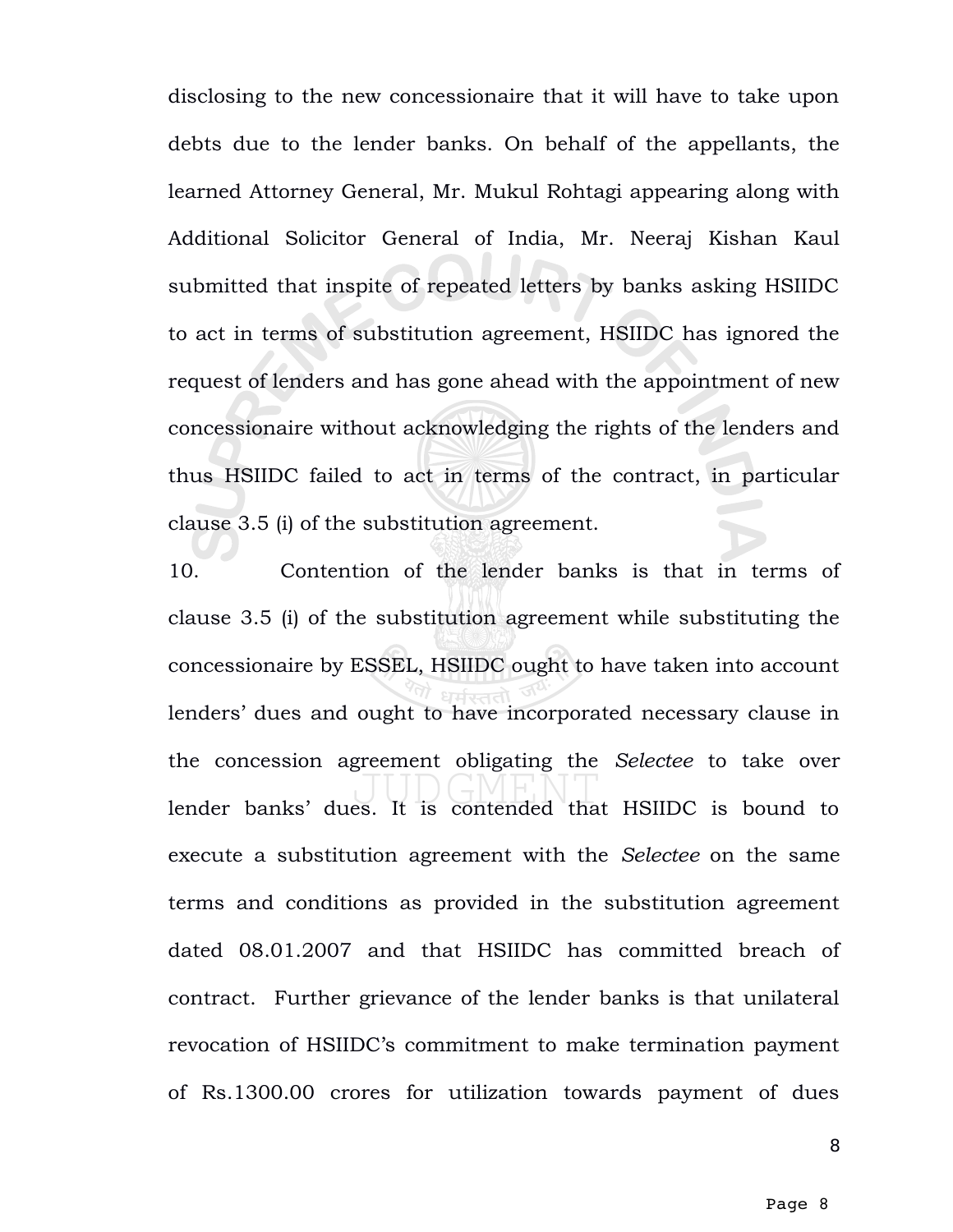payable to the lender banks has caused serious prejudice to the rights of the lender banks. Yet another grievance of the lender banks is that corresponding to clause 3.5.(i) of the substitution agreement, no clause was shown in the advertisement for development of six lane access controlled Kundli-Manesar Expressway km 0.00 to km 83.320 nor the same was incorporated in the concession agreement which was awarded to ESSEL for the development of six lane access controlled Kundli-Manesar Expressway from km 0.00 to km 83.320. It was submitted that while awarding the work to ESSEL, HSIIDC ought to have acted in accordance with the terms of substitution/tripartite agreement dated 08.01.2007 and HSIIDC committed breach of contract by not incorporating the suitable condition in the new concession agreement for the payment or take over of lenders' dues by the new concessionaire/ESSEL. It was further argued that unilateral revocation of consensus arrived at between HSIIDC and lender banks to make termination payment of Rs.1300.00 crores for utilization towards payment of dues to the lender banks was in breach of HSIIDC's contractual obligations and the same caused serious prejudice to the rights of the banks.

11. Lender banks relied upon clause 7.1.2 of the Common Rupee Term Loan Agreement dated 08.01.2007 between the lender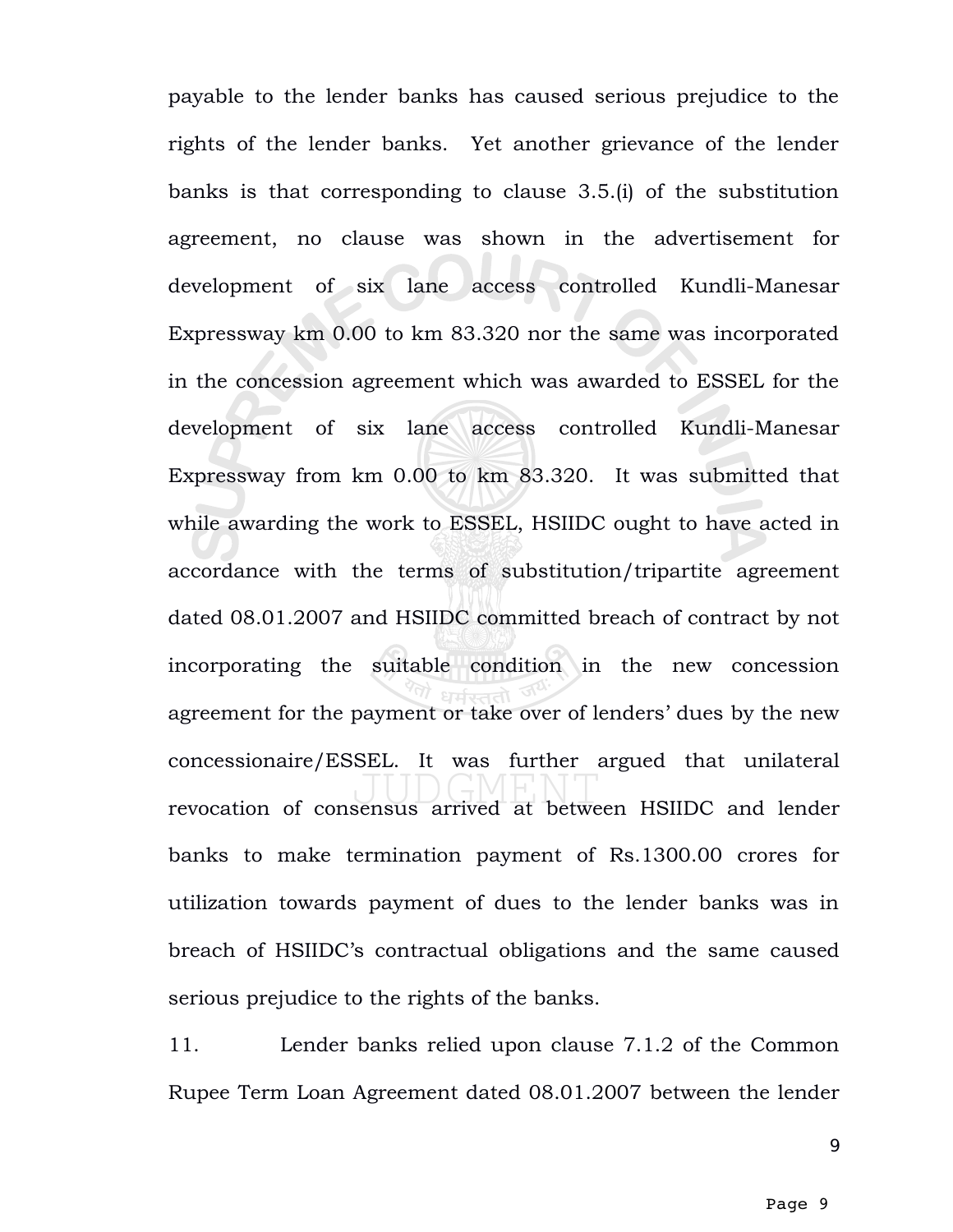banks and concessionaire where right of the lenders to receive toll collections from the project, deposited in an escrow account is recognised. Lender banks rely upon various clauses in tripartite agreement/substitution agreement dated 08.01.2007 between HSIIDC, the concessionaire and the lenders' agent. As per the substitution agreement/tripartite agreement, obligation of the HSIIDC to inform the lenders' agent about any notice of termination of the concession agreement is provided in clause 5.1 of the substitution agreement. In case of default, right is given to lender banks to substitute the concessionaire by a *Selectee* subject to approval of such '*Selectee'* by HSIIDC. Clause 2.1 of the substitution agreement provides for substitution of the concessionaire by a '*Selectee'.* Clause 3 of the substitution agreement provides the modality for substitution of the *Selectee* by the lender banks. On behalf of the banks, much emphasis is laid upon clause 3.5.1 to contend that as per clause 3.5.1 it is the responsibility of HSIIDC to ensure that a suitable condition acceptable to the lenders' agent is provided for payment or take over of the lenders' dues. Clause 3.5 (i) of the substitution agreement very much relied by the banks reads as under:-

"3.5 (i) If HSIIDC decides to substitute the Concessionaire by any other person ("HSIIDC Nominee"), it shall take into account the Senior Lender's Dues while considering offers from such persons and shall include a suitable condition as agreed to by the lenders' agent on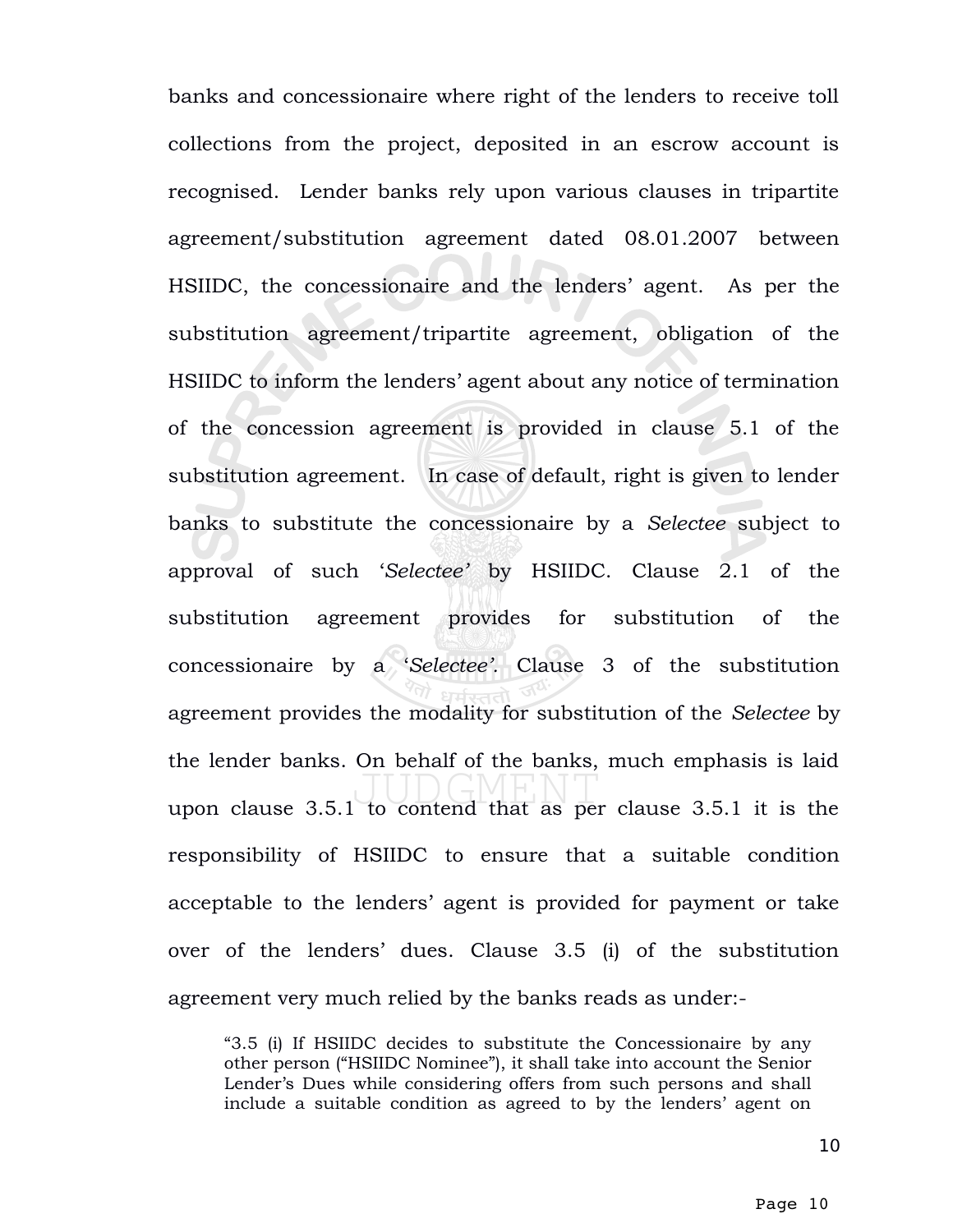behalf of the Senior Lenders for payment or take over of such dues by such HSIIDC Nominee to the extent agreed by the lenders' agent while substituting the Concessionaire by the HSIIDC Nominee. The HSIIDC Nominee shall similarly be bound to execute a supplementary/fresh substitution agreement on the same terms and conditions as provided herein."

12. Having regard to the nature of the order we propose to pass, it is not necessary for us to go into the merits of the submission of the banks and interpretation of the various clauses relied upon by the lender banks. Suffice to notice the facts emerging and the material on record and the need to protect the interest of the lender banks by an interim order.

13. (a) *Delay in Completion of Work and Substitution of Concessionaire thereafter:* As brought on record that though concessionaire had executed part of the work, progress of the work by the concessionaire was delayed and the concessionaire was unable to achieve the work target. The lender banks served a notice of occurrence of default dated 13.08.2013 to the concessionaire asking him to cure the defects within a period of thirty days from the date of delivery of the notice. The concessionaire replied to the default notice vide its reply dated 17.09.2013 stating that the payment default was on account of delay by HSIIDC in making payments to the concessionaire. On 13.01.2014, substitution notice was served on concessionaire by the lender banks under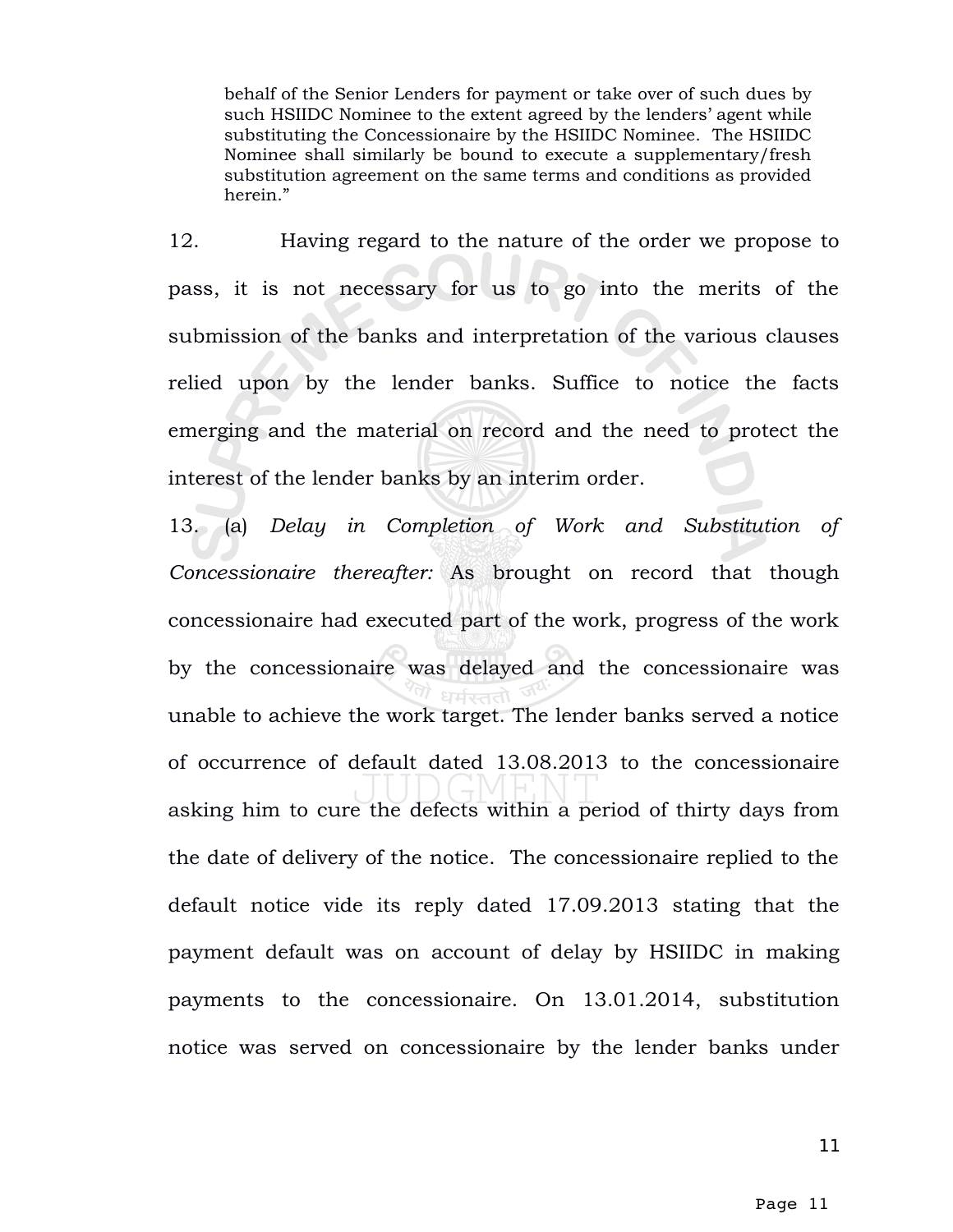article 2.2 of the substitution agreement which was objected by the concessionaire vide its letter dated 03.02.2014.

(b) *Termination Payment and Unilateral Revocation of the same by HSIIDC:* While hearing I.A. No.344 of 2012, an interim order dated 10.03.2014 was passed by this Court, thereby authorizing Environmental Protection Control Authority (EPCA) to proceed with the proposal of replacing the concessionaire. Accordingly several meetings were held between the lenders, HSIIDC and the EPCA. Vide letter dated 01.07.2014, EPCA recorded its comments to the Government of Haryana on the proposal regarding fixation of amount of 'consideration for work done' sent to EPCA by the lenders. The lender banks sought termination payment to the tune of Rs.1711.38 crores. However, HSIIDC vide its letter dated 05.08.2014 conveyed its decision to pay Rs.1300.00 crores as a settlement/termination payment and the same was maintained in the EPCA meeting on 09.08.2014. In the said meeting, HSIIDC informed that termination payment of Rs.1300.00 crores has been approved by its highest authority and HSIIDC cannot accede to the lenders request to increase the amount to Rs. 1711.38 crores. In the EPCA meeting dated 01.11.2014 HSIIDC informed that in view of formation of the new government in the State of Haryana, a fresh approval from the new government would be required on the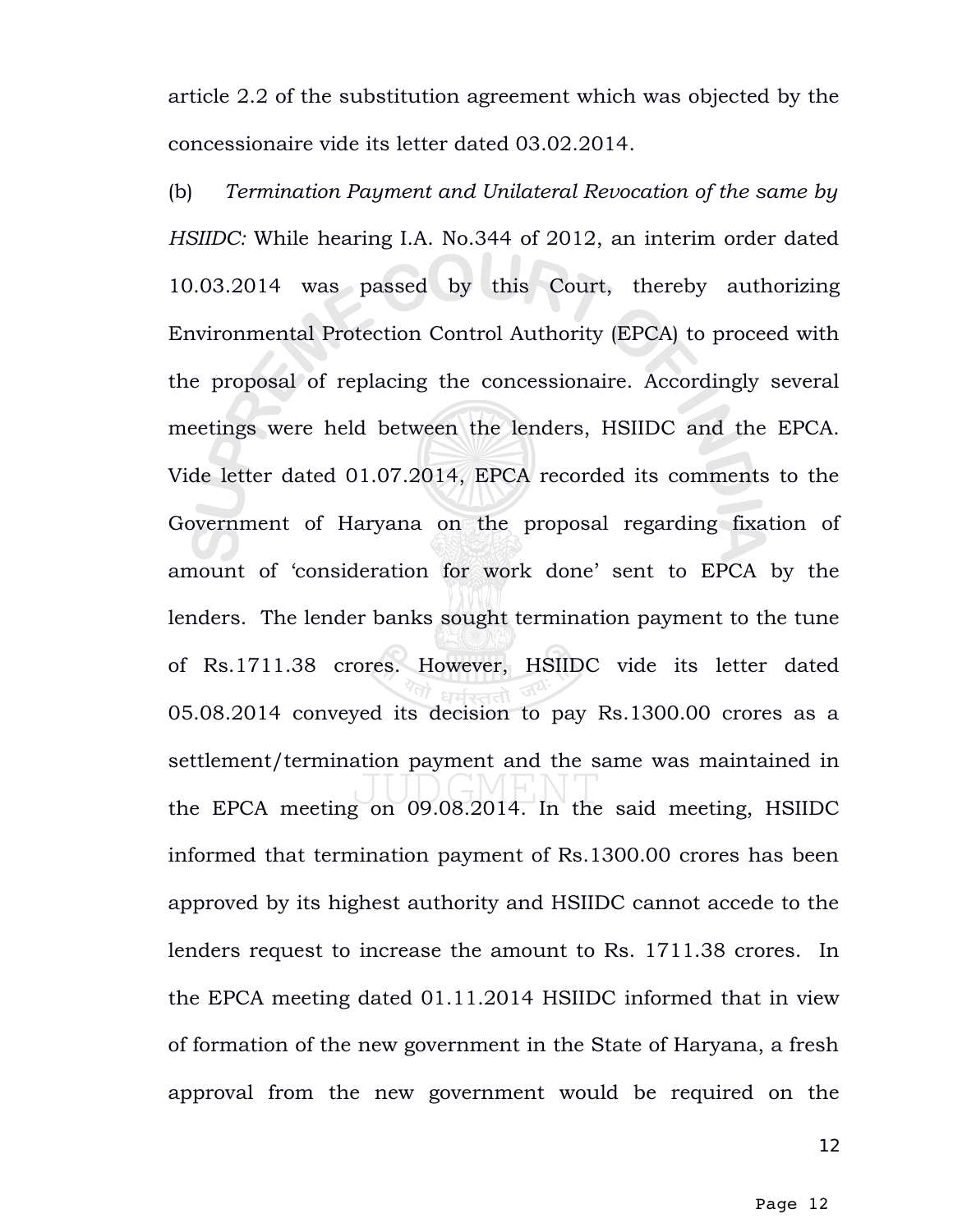amount of Rs.1300.00 crores fixed to be paid as termination payment. According to the lender banks in its letter dated 05.08.2014 (Annx. R-3), HSIIDC stated that:

"*it has been decided that INR 1300 crore (is) the most reasonable amount out of different valuations done by the Lenders' Engineer, Independent Consultant, Lenders' Consultant and Lead Lenders"……."while conveying as above, I would also like to assure full support and co-operation of the State Government in your endeavour for getting the Project implemented."*

Later, HSIIDC is said to have unilaterally revoked its consent to termination payment of Rs.1300.00 crores vide its letter dated 28.01.2015 to EPCA while simultaneously issuing notice of default to the concessionaire. According to lender banks, HSIIDC had not kept up its commitment and has not honoured the consensus arrived at between the lender banks and HSIIDC regarding the termination payment of Rs.1300.00 crores and committed breach of  $^\sigma$ धर्मस्ततो contract.

(c) *Order of this Court dated 30.01.2015:* As noticed earlier, by order dated 30.01.2015, this Court directed HSIIDC to appoint a new concessionaire. On behalf of the applicants, it was submitted that the above developments and various communications between the lender banks and HSIIDC and concessionaire, consensus arrived at between the parties to pay termination payment of Rs.1300.00 crores and the rights of the lender banks were not brought to the notice of this Court. It was submitted that in order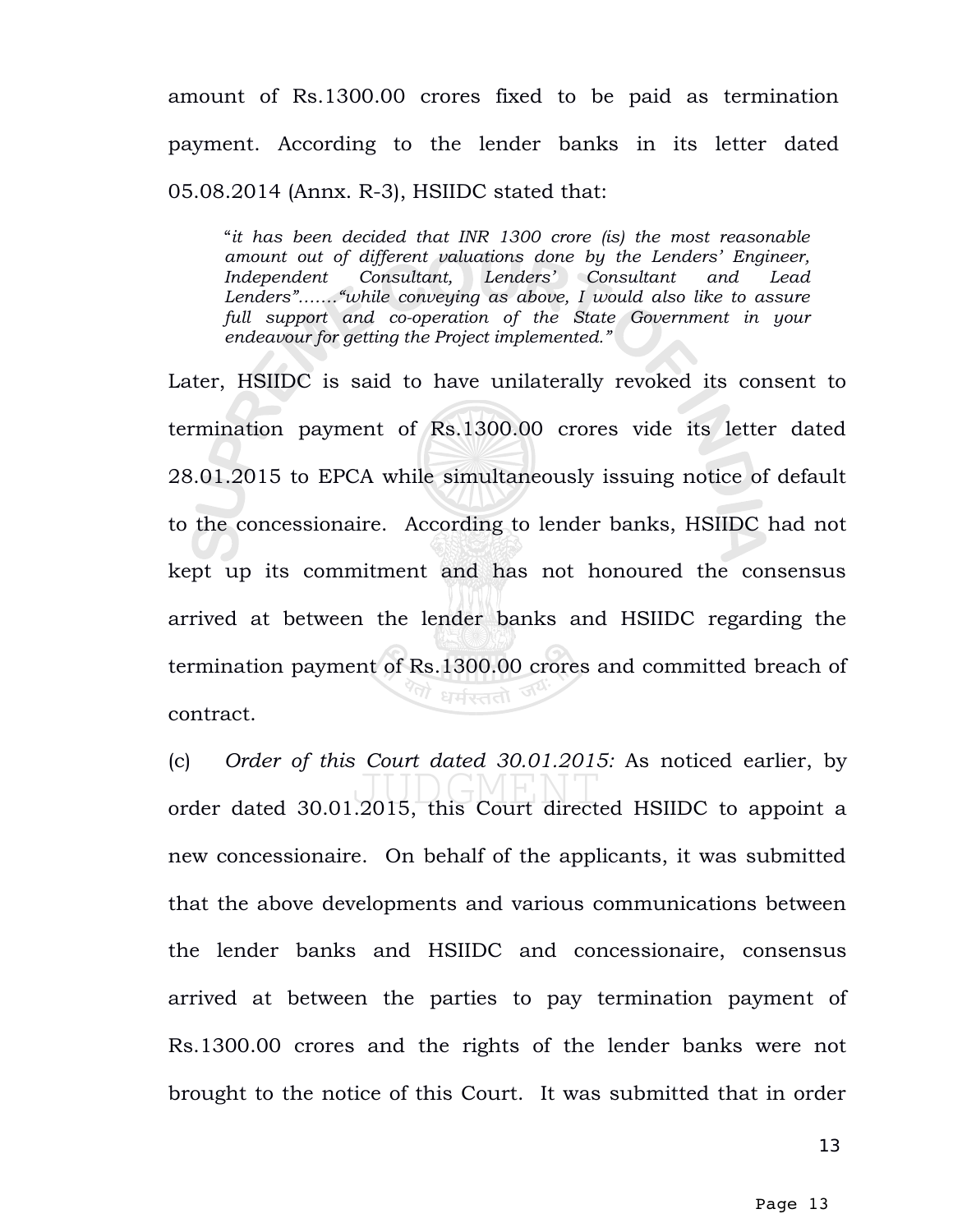to facilitate compliance of the order of this Court, lenders vide letters dated 16.02.2015 and 25.02.2015 intimated HSIIDC that the *Selectee* by HSIIDC is acceptable to the lenders as *Selectee* for the purpose of substitution agreement. However, lender banks repeatedly requested HSIIDC to ensure that the *Selectee/* concessionaire takes over the debts due to lender banks and secure the same by incorporating appropriate clauses in the concession agreement.

(d) *Proceedings before the Debt Recovery Tribunal:* As seen from the material on record, the consortium of banks has filed an application before the Debts Recovery Tribunal for recovery of their dues of Rs.1607,97,51,108 against the previous concessionaire and others. It is brought on record that in the said proceeding, by order dated 23.12.2015, the Debts Recovery Tribunal restrained outgoing concessionaire M/s. KMP Expressways Limited from receiving any amount/fee/charges from the Government of Haryana or any other authority in respect of refund/transfer of KMP Expressway Project without permission of Debts Recovery Tribunal. This was communicated by the lender banks to HSIIDC vide its letter dated 27.01.2016 calling upon HSIIDC not to make any payment to the outgoing concessionaire.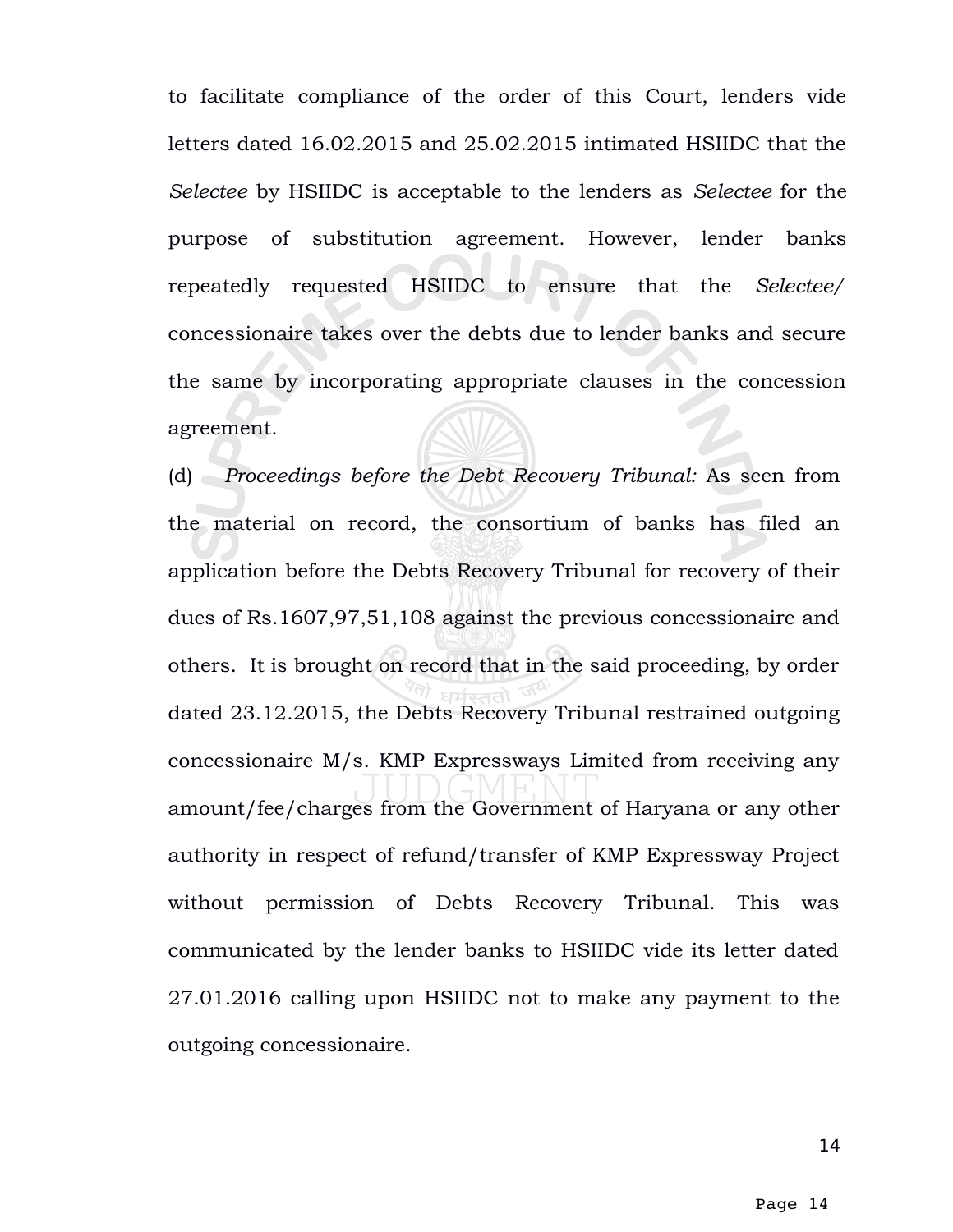(e) *Arbitration Proceedings:* As seen from legal notice dated 03.07.2015, M/s. KMP Expressways Limited invoked arbitration clause contained in clause 39.2 of the concession agreement. Arbitration claim is pending before the Arbitral Tribunal comprising of Justice N.K. Sodhi (Former Chief Justice) presiding Arbitrator, Justice (Retd.) T.S. Doabia, arbitrator and Shri K.B. Lal Singal (Engineer-in-Chief) (Retd.), arbitrator in Arbitration Case No.103 of 2013 against HSIIDC.

14. As discussed earlier, development of 4/6 lane Kundli–Manesar-Palwal Expressway from km 0.00 to km 83.320 in the State of Haryana on 'BOT' basis was awarded to erstwhile concessionaire M/s. KMP Expressways Limited. Because of the incompletion of the work as aforesaid and intervention of this Court by order dated 30.01.2015, the work was divided into two parts and awarded to M/s. KCC Buildcon Pvt. Ltd.-Dilip Buildcon Ltd. (JV) and ESSEL as under:-

| Stretch                                                                                                                                                                   | Amount                         | To whom awarded                                                  |
|---------------------------------------------------------------------------------------------------------------------------------------------------------------------------|--------------------------------|------------------------------------------------------------------|
| Manesar-Palwal<br>Section (Manesar RD.83.320 km<br>to Palwal RD 135.650km)<br>(Balance Work) on Item Rate<br>Mode.                                                        | Expressway   INR 401.49 crores | M/s. KCC Buildcon<br>Pvt.<br>Ltd.-Dilip Buildcon<br>Ltd.<br>(JV) |
| Development of<br>access<br>controlled<br>4/6<br>Lane<br>Kundli-Manesar (0.00km)<br>to<br>83.320 km) in the State of<br>Haryana<br>on<br>Build-Operate-Transfer (Annuity) | INR 1774 crores                | $M/s$ ESSEL                                                      |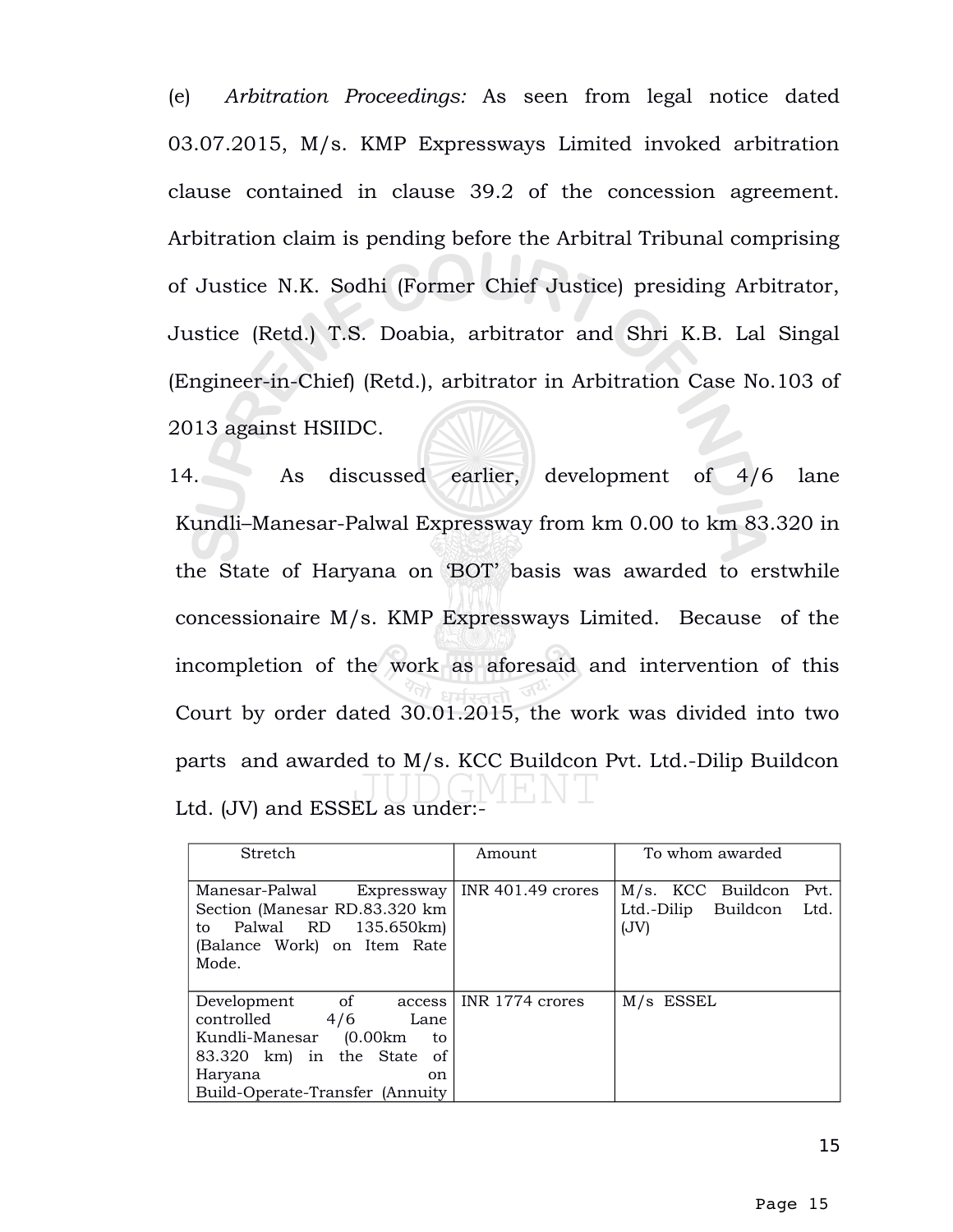15. Since the work of development of access controlled six lane Kundli-Manesar Section (from km 0.00 to km 83.320) is awarded to M/s. ESSEL, the applicants now seek a direction to amend the concession agreement between HSIIDC and ESSEL, so as to include a suitable condition to take over lenders' dues and other amounts due to the senior lenders. In our view, such a relief cannot be granted by an order of this Court, as the same would amount to variation of the contractual terms between the parties i.e. HSIIDC and ESSEL. Even so the lender banks are complaining about the violation of the terms of the tripartite agreement between them and concessionaire. Any such dispute regarding the alleged violation of the terms and conditions of a contract shall have to be resolved in an appropriate civil action before the competent civil court. That is because the same are not amenable to adjudication in these proceedings. Fortunately, however, the parties may not have to resort to any civil action because of the presence of clause 7.11 in the tripartite agreement between the lender banks, HSIIDC and erstwhile concessionaire which provide for adjudication *inter-se* disputes between the parties by way of arbitration. Clause 7.11 reads as under:-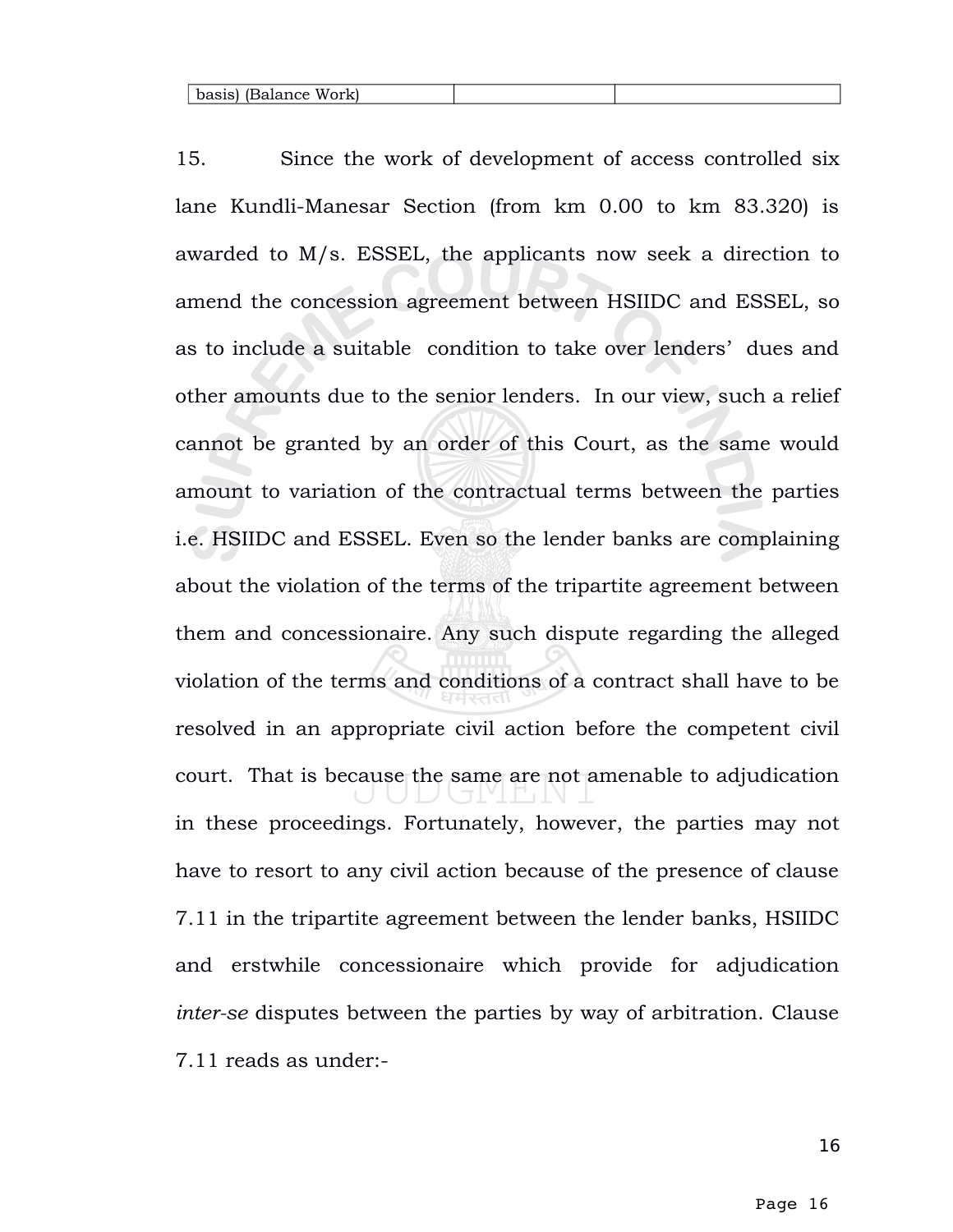"7.11 Any dispute, difference or claim arising out of or in connection with or in relation to this Agreement which is not resolved amicably shall be decided finally by reference to arbitration to a board of arbitrators comprising of one nominee of each party to the dispute. Such arbitration shall be held in accordance with the Rules of Arbitration of the Indian Council of Arbitration and shall be subject to the provisions of the Arbitration and Conciliation Act, 1996. The arbitrators shall issue a reasoned award. The venue of such arbitration shall be at Chandigarh, India. The award shall be final and binding on the parties. The parties agree and undertake to carry out the award of the arbitrators (the "Award") without delay."

16. That certain disputes between HSIIDC and the concessionaire have already been referred by arbitration to an Arbitral Tribunal comprising of Justice N.K. Sodhi, Former Chief Justice of Karnataka High Court and Justice (Retd.) T.S. Doabia, former Judge of the Jammu and Kashmir High Court is admitted. Given the fact that two of the parties to the disputes sought to be raised in the present applications, are already before the Arbitral Tribunal, we see no reason why the disputes raised in the present applications should also not be referred to the Arbitral Tribunal in terms of clause 7.11 (supra). To the credit of learned counsel for the parties, we must mention that they were also agreeable to the making of such a reference leaving it open to the arbitral tribunal to entertain claims and counter claims based on the contractual obligations flowing from the agreements and to adjudicate upon the same.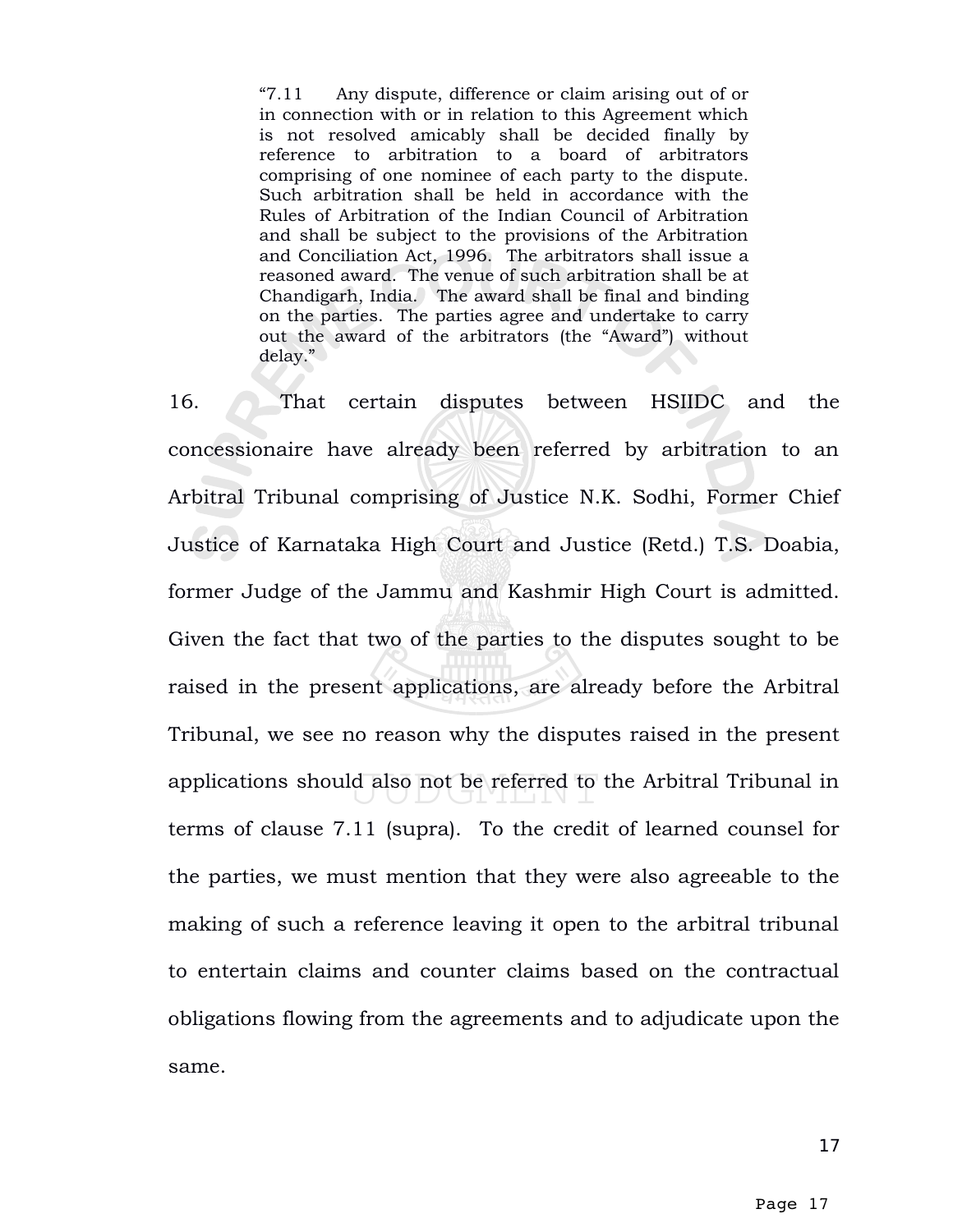17. The only question then is whether we ought to make any interim arrangement pending adjudication of the disputes by the arbitral tribunal. Having heard learned counsel for the parties at some length, on that aspect, we are inclined to make a suitabe arrangement to protect the interest of all concerned. We say so, because Manesar RD 83.320 km to Palwal RD 135.650 km = 52.330 km has been completed at least in part by the outgoing concessionaire while the remaining was completed by M/s. KCC Buildcon Pvt. Ltd. The amount advanced by the lender banks to the outgoing concessionaire has been, it is reasonable to presume, utilized for construction of the said portion of the road. HSIIDC has now appointed an agent to collect the toll for the use of the said road. Ends of justice, in our opinion, demand that the amount so collected is secured to the extent of 80 percent by deposit of the same in an escrow account to be opened in the IDBI (Lead bank) while, the balance 20 percent can be utilized by the HSIIDC for maintenance etc. The amount so collected shall be available to the arbitral tribunal for disbursement in such ratio as the arbitral tribunal may after hearing the parties deem just and proper to direct.

18. In the result, we dispose of these applications with the following directions:-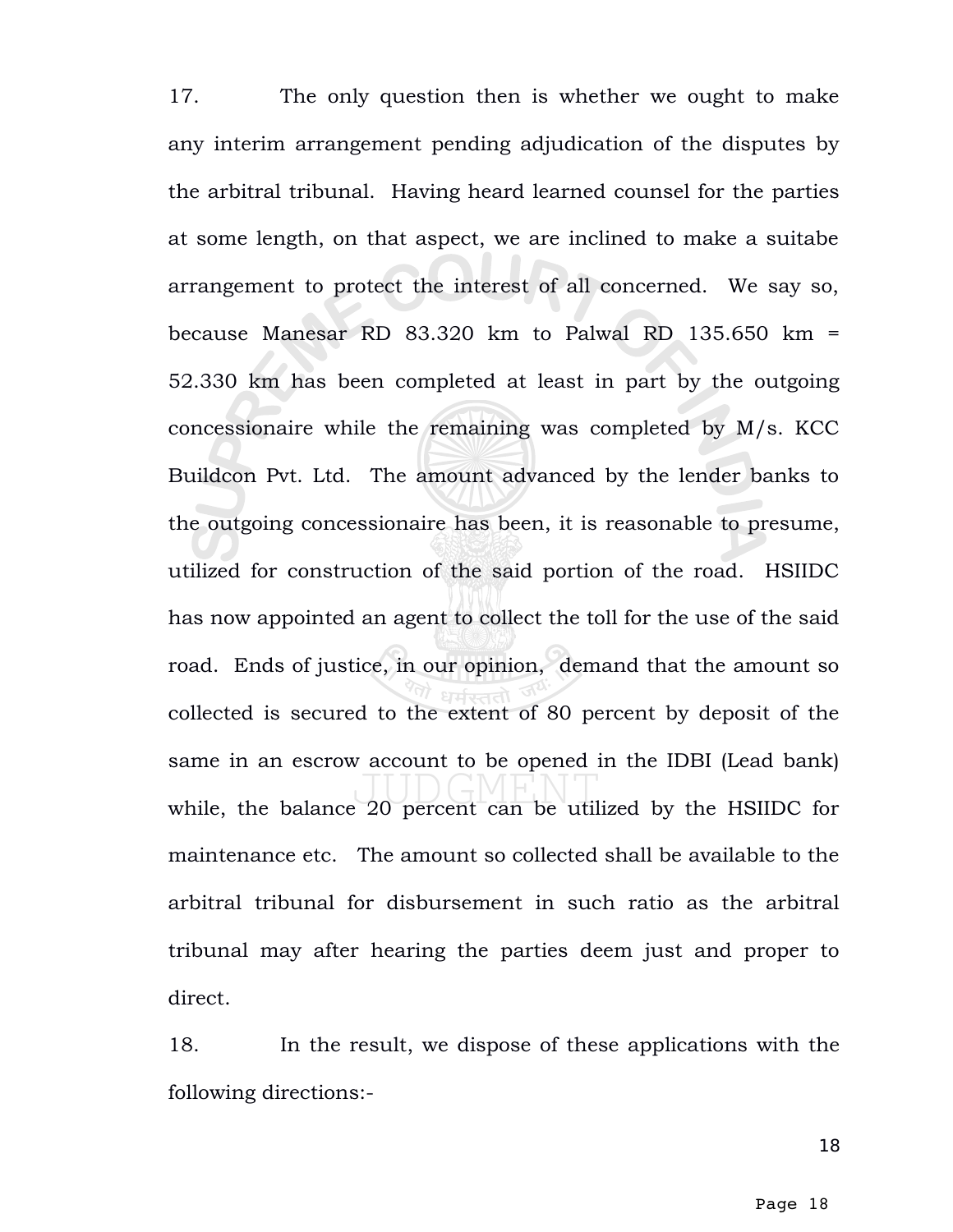(i) All disputes between the lender banks, the HSIIDC and the outgoing concessionaire-KMP Expressways Ltd. arising out of or in relation to the tripartite agreement dated 08.01.2007 executed between the parties shall stand referred to the arbitral tribunal headed by Justice N.K. Sodhi.

(ii) The parties namely, the lender banks, HSIIDC and the outgoing concessionaire shall file their claims, and counter claims before the arbitral tribunal who shall then adjudicate upon and decide the same in accordance with the law giving to each one of them an opportunity of being heard in the matter.

(iii) Pending adjudication of the claims as aforesaid, we direct deposit of eighty percent of the amount collected towards toll for use of Manesar-Palwal Section (Manesar RD 83.320 km to Palwal RD 135.650 km= 52.330 km) in an escrow account to be opened in IDBI-the lead bank. The said amount shall then be available to the arbitral tribunal for disbursement to the lender banks by way of an interim arrangement or otherwise as it may consider appropriate after hearing the parties.

(iv) This order of reference to arbitration or the pendency of the proceedings before the arbitral tribunal shall not be considered as an impediment for the new concessionaire to commence its work of widening 4/6 lane work pertaining to Kundli-Manesar (0.00 km–83.320 km.), subject however, to the condition that before ESSEL, the new concessionaire commences the work in Kundli-Manesar (0.00 km–83.320 km) in terms of the contract allotted to it, HSIIDC shall